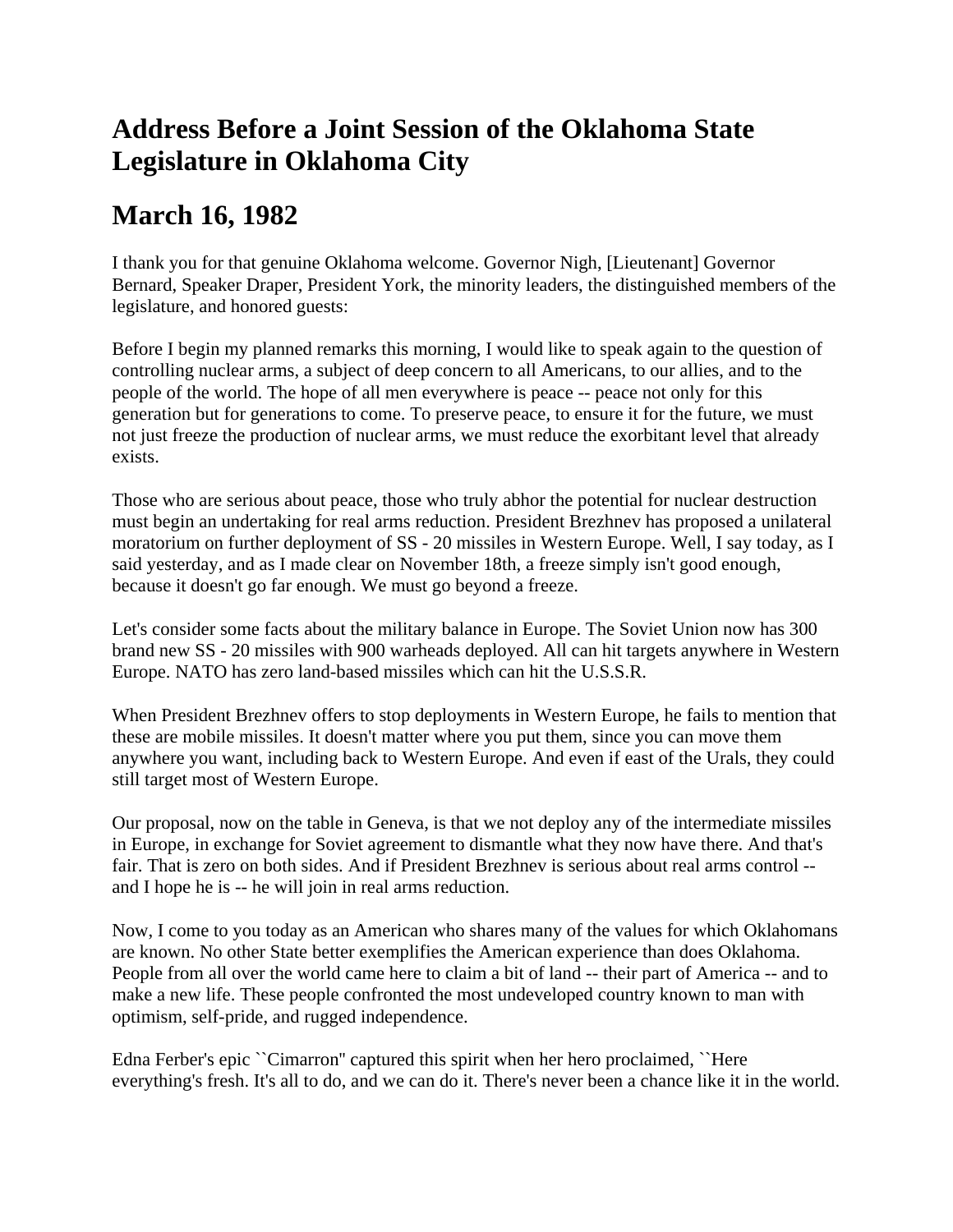We can make an . . . empire out of this Oklahoma country. . . . " Well, this is the vitality that captured the imagination of the world; it's the fabric of which Oklahoma and America are made.

The people who settled here not only endured, they triumphed. Some who've never lived in this State often wonder why, with a population of only 3 million, you can produce such great football teams. [Laughter] Well, after overcoming tornadoes, floods, drought, and Oklahoma winters, totin' a ball down a field a hundred yards just isn't such a hard job, even if there are 11 guys in front of you trying to stop you. [Laughter]

Standing here today, it's easy to forget the pessimism -- so uncharacteristic of America -- that swept this country only a short while ago. Two decades of economic folly had brought our people to the edge of despair.

In the closing months of 1980, our once-proud economy was gasping for breath. Inflation had been running at double-digit levels for 2 consecutive years, with no relief in sight. At the same time, unemployment was near 8 million. The savings rate had plummeted to the lowest of any industrial country, and interest rates were the highest that they'd been since the War Between the States --  $21\frac{1}{2}$  percent.

The very character traits that built our country were under attack as never before. Instead of jobcreating investment, people put their money into nonproductive inflation hedges. And who could blame them? High taxes and inflation, meanwhile, undermined the incentive to work or save. Quick deals became safer than long-term, economy-building projects.

Oklahoma's State motto, ``Labor Conquers All Things,'' is right on target. Yet, in the last two decades, the last thing our system encouraged was labor progress. And progress ground to a halt.

We couldn't have stayed on the path we were on. You know it, and I know it. With some fine bipartisan cooperation in the Congress, including most of Oklahoma's congressional delegation, we've charted a course that will lead to a better life for all Americans. We've come a long way already.

Federal growth is being brought under control. And with the backing of Republicans and concerned Democrats from Oklahoma, we have cut the rate of annual growth in spending nearly in half.

Ever increasing taxation was bleeding the economy dry. But we've set in place a 3-year tax reduction program that will, if we've got the courage to stick with it, give new life to the economy.

Vice President Bush is directing an energetic attack on excessive Federal regulation that strangles progress at every turn. Already, the number of new pages in the Federal Register, the book which lists new regulations, has been cut by a third. Two hundred million hours of filling out Federal forms and records by individuals, businesses, local officials, and State employees will be eliminated this year. That's the equivalent to 95,000 people working on redtape 40 hours a week for the entire year.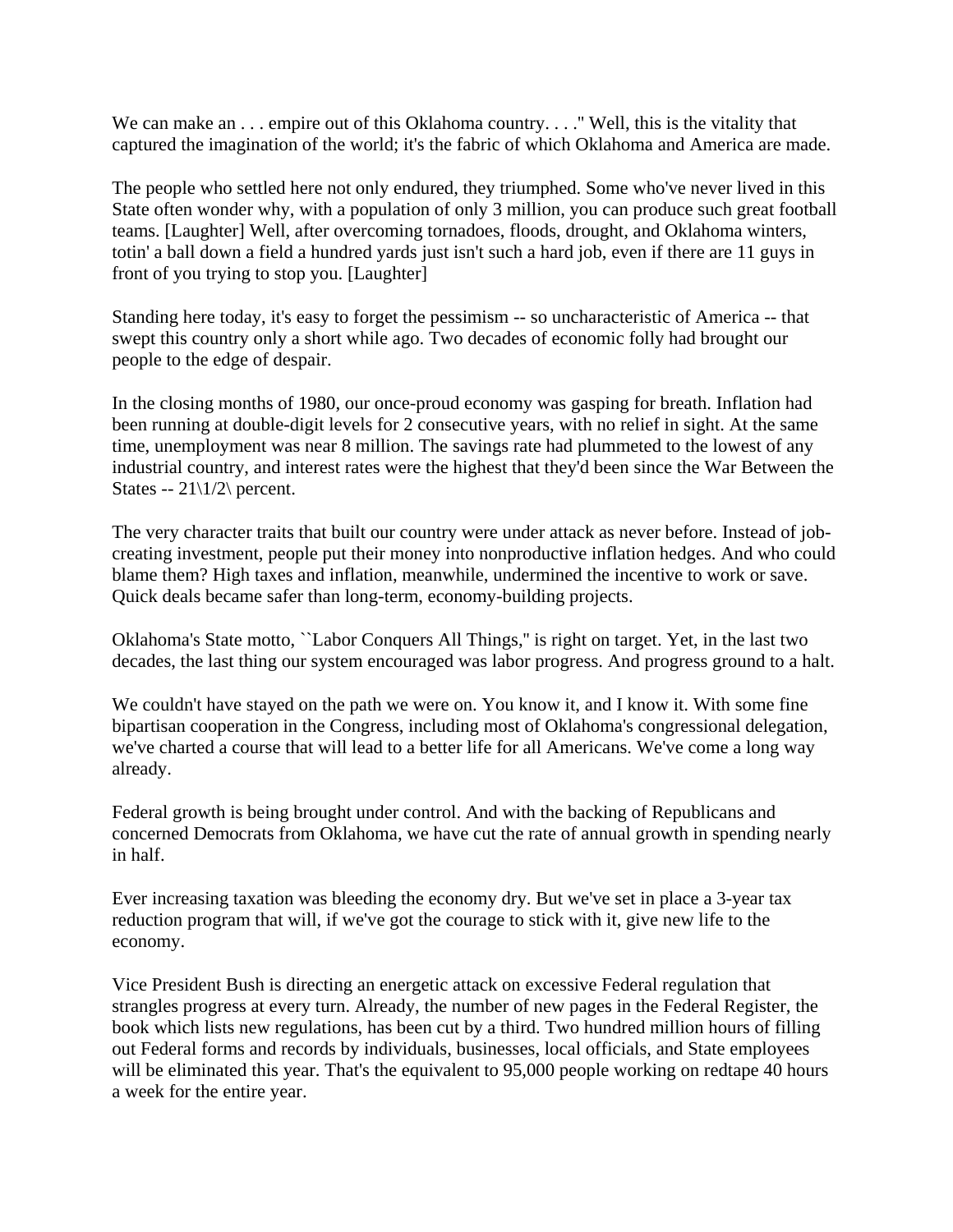May I pause just a second to interject a little experience of my own that I knew about before I got there -- I got to do something if it still is going on. But just to show you how ridiculous things can be, there was a fellow there whose job was sitting in a particular department, and all the papers came to his desk. And he looked at them and then initialed them and routed them on to the particular area that they should go to. And one day a classified paper arrived there, but it came to his desk so he looked at it, figured out where it should go, put on his initials, and sent it on its way. Two days later it arrived back at his desk. The note with it said, ``You were not supposed to see this. Erase your initials and initial the erasure.'' [Laughter]

But we think the fundamental problems have been addressed, and the gloom and doomers notwithstanding, our country is ready to move into high gear. Two years ago the American people seemed resigned to high levels of inflation, even during economic downturns. It was called stagflation. Last year we were able to bring the inflation rate down to an annual rate of 8.9 percent and an average of 4.8 percent for the last 3 months. And last month, it was only  $3\frac{1}{2}$ percent. Now that drop in inflation meant that an average family of four in Oklahoma with an income of \$22,600 was better off by \$701 in purchasing power. Now this year, even more purchasing power will be saved. In short, we're well on our way to licking inflation, and that's the first big step toward getting the economy back on its feet.

Furthermore, the savings picture is looking better and our main incentives are just coming on line. The interest rates are, of course, significant. Some would have you believe that high interest rates are a policy of this administration. Well, let's set the record straight on that. We inherited those interest rates, rates which were, as I said, running over 21 percent. We've decreased them by more than one-fifth, and that downward trend should continue. We're getting interest rates down, but what we will not do is resort to a quick fix that might unleash runaway inflation again.

Clearly, unemployment remains far too high in too much of the country. Not here. Returning America to steady economic growth is the answer, not quick fixes. And that's what our program is all about, and it will work if we give it time to take hold.

I know how frustrating these times are for so many who are living right on the ragged edge. I grew up in a family in the Great Depression that felt the pain of economic downturns. I saw what unemployment at that time did to my own father. Today, all of us must remain conscious of the suffering behind the statistics. This realization should give us the resolve to get to the heart of our economic ills.

One area of justifiable concern is the deficit. And believe me, we take it as seriously as any problem facing us. But let's recognize why such a huge deficit is projected. It is not, as some would have you believe, a product of our tax cuts. Our program went into effect October 1st, but the American people have yet to experience any real cut in their taxes. So far, we've simply decreased the size of the already scheduled tax increases that were passed in 1977.

During the last 20 years, just about any interest group with a high-sounding purpose and enough funds to hire a lobbyist was able to wangle a commitment of some kind from the Federal Government. Many on Capitol Hill were like that gal in the musical ``Oklahoma'' who just couldn't say no. [Laughter] The big spenders of the last two decades got us in a terrible fix by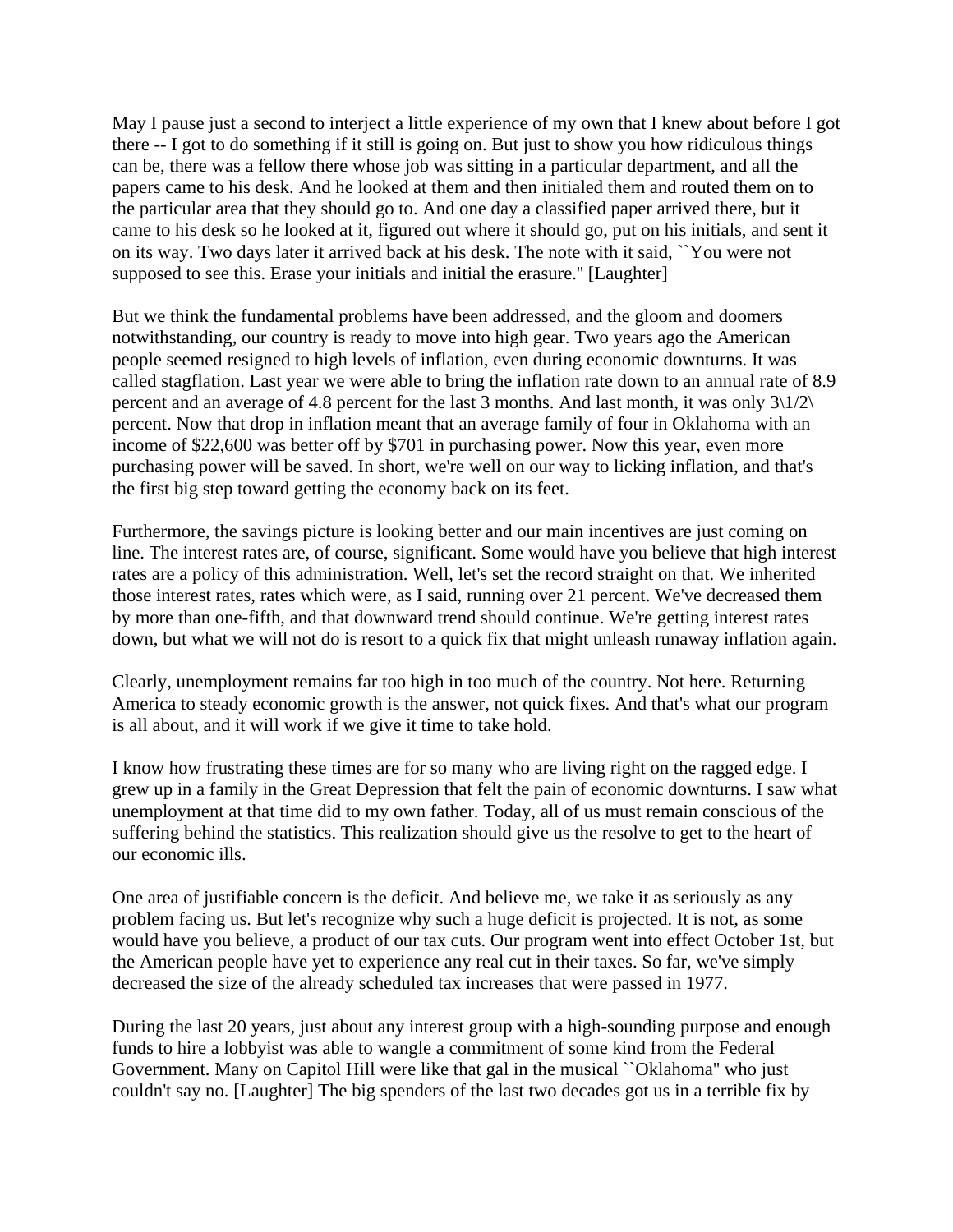committing us to finance too many things we just can't afford. They always started easy, like a dollar down and pay later, and pay we did. And that's where this deficit came from.

The answer, of course, is reducing government spending. And to that end, I'll talk to anyone with constructive suggestions. I hope to cooperate with the Congress to achieve this. But my first and foremost responsibility is to the American people who are still suffering from the failed policies of the past.

However, let me say this. Bringing down the Federal deficit cannot take priority over the security of the United States. The top priority of the Federal Government is the safety of this country. If the choice must be made between balancing the budget -- and I want to do that -- or national security, I must come down on the side of national security.

Now, I know there are some who disagree with that and what we're doing. But they don't have the information that goes with having this job. I would be irresponsible if I did not present a budget that would restore our ability to defend ourselves.

Another controversial decision was the decontrol of oil. One Senator -- and not from Oklahoma - - predicted that gasoline prices would top out at \$2 a gallon because of that action. Other shrill voices crying doom were heard. Some of the media gleefully reported charges that we were contributing to inflation. But as Mark Twain once said of his reported death, it was greatly exaggerated. As you know, none of the catastrophic predictions came true.

Decontrol set off a stampede of exploration. Right here in Oklahoma, you've set a record for the number of rigs -- 881 -- drilling for new oil and gas last year. Maybe that's why unemployment is lower here than just about anywhere in the country. For the first time in a decade, the oil production of the lower 48 States did not significantly decline last year, and there are signs that production is increasing thanks to our reliance on the ``magic of the market.''

The last administration's moral equivalent of war, which depended on government planning, bureaucracy, and regulation, gave us higher prices and shortages. Decontrol unleashed the competitive powers of the marketplace and gave us more supply, more conservation, and lower prices. We've reduced our imports by nearly half.

Those who credit the world oil glut for stable energy prices miss the point. Unleashing our domestic oil industry and continued conservation by the American people have helped create this favorable world energy situation.

Oil control -- or decontrol, was just a first step; other energy issues remain. The phase-in of complete decontrol of natural gas is one. I believe that, ultimately, decontrol would be good for the American people. In the meantime, we plan to move forward with the elimination of energy and the Energy Department and to further reduce the regulatory burden on energy producers.

One issue which required compromise, perhaps more than I'd have liked, was the windfall profits tax. Political reality prevented its elimination, but let me point out that our tax reform package, with the strong support of Senator Don Nickels and others in your delegation, did eliminate this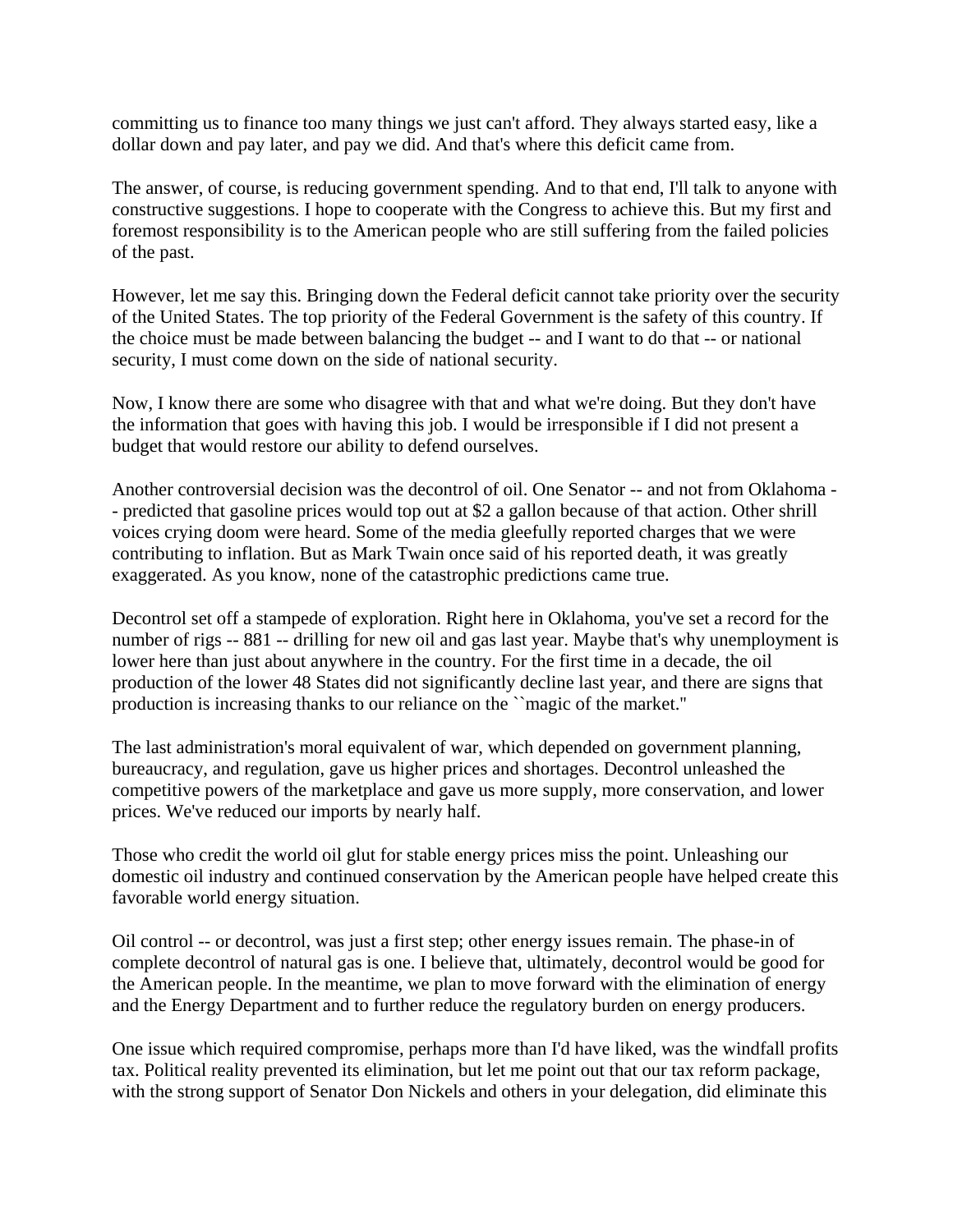tax for a great many royalty owners and independent producers. And there are 200,000 royalty owners and 5,000 independent producers running 66,000 stripper wells in the State of Oklahoma alone.

While we're talking about taxes, I'd like to mention a tax that I've always considered especially repugnant. It severely threatens survival of the family farm and the family-owned business. We didn't get the inheritance tax totally abolished, but I am proud to say that our tax bill did eliminate the inheritance tax for surviving spouses and raised the exemption on farms from \$175,000 to \$600,000 by 1987.

Now, few if any have been harder hit by the cost-price squeeze than American farmers. I am happy that we have helped stabilize their energy costs, and we're doing our best to open new markets for their products. The last thing they need is a tax that prevents them from passing on their farms to their family. I applaud your efforts to rid your State of this onerous tax on widows and farming families.

Washington has been on a several-decade taxing spree, usurping tax sources that might better be left to local and State governments. In the last 5 years, between 1976 and 1981, Federal taxes doubled, and Federal deficits increased to almost record levels.

One of your native sons, Will Rogers, had a lot to say about taxes. If he were alive today, one wonders what he would think, considering that he said that taxes were too high back in the 1930's. He said, ``Lord, the money we do spend on government.'' And Will said, ``It's not one bit better than the government we got for one-third the money 20 years ago.'' [Laughter] Well, this is once we can really say, ``You can say that again.''

The tax increase of these last 20 years, however, is a symptom of a far greater problem than Will Rogers knew. During the last two decades, we witnessed a centralization of power and authority totally alien to the American way. It has undermined the system of checks and balances and the division of powers that have long protected the freedom of our people.

Today, our citizens are far removed from those who make decisions that dramatically affect their lives. Often individuals are confronted with edicts issued thousands of miles away by people for whom no one has ever voted. This isn't freedom. It is not democracy. And it does not work.

The time is long overdue for honest men and women at all levels of government to begin a dialog about reversing this power flow. We must bring government back to the people.

Now, this is not a partisan issue, although some would use that tactic in order to distract us from our task. I believe that those who try to undercut or ignore this issue do so at their own peril. The people are justifiably frustrated and angry. A few years ago, they felt the same way about taxes. When the politicians didn't act, grassroots activity -- like Proposition 13 in California and Proposition  $2\langle 1/2 \rangle$  in Massachusetts -- swept across America.

Undoubtedly, there are those who honestly believe that it's better to centralize power in Washington. They theorize that central planning is more efficient. With all due respect to that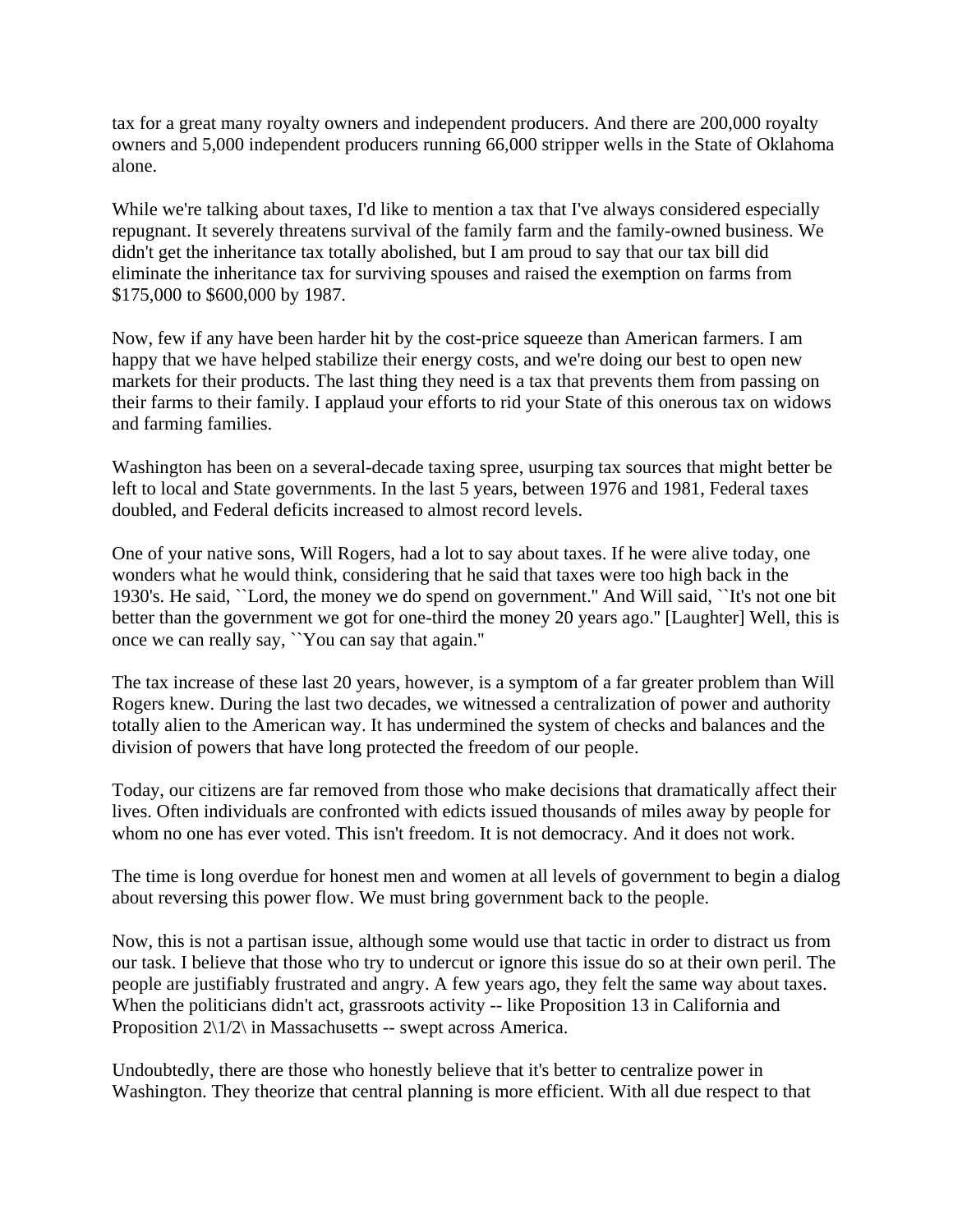opinion, after nearly half a century of big government waste and blundering, it's kind of hard to take their argument seriously.

Others who oppose a transfer of authority back to the States claim the States are unable or unwilling to handle the responsibility. But isn't this just a nice way of saying that State governments are filled with heartless incompetence?

During my years as Governor of California, I found State and local government to be in the hands of conscientious people who are certainly more in tune with the desires and needs of local citizens than the Federal Government, 3,000 miles away, could possibly be, no matter how compassionate and well-intentioned it might be.

The argument, of course, is also made that it's easier to affect the Congress than a State legislature, that Congress is more responsive, or so they say. Well, that seems rather odd. It suggests that influencing 535 elected officials in Washington -- men and women who must be concerned about the entire country -- is easier than getting the attention of 149 legislators in Oklahoma City.

Well, after listening to that, one gets the impression that someone isn't being candid. Perhaps some oppose federalism not because the States are incompetent, but because they're too efficient; not because they're unresponsive, but because they're too responsible.

The truth may be that special interest groups enjoy dealing with unelected officials with the power to hand out tax money -- officials far removed from localities, and all collected in one place, not in 50. It's the lack of responsiveness to the people paying the bill that makes this relationship with the Federal bureaucracy so attractive.

I believe that given the resources and flexibility, the State and local governments can more efficiently handle programs that have rightfully belonged under their authority all along.

Working out details for such a change of direction is never easy. Perhaps a starting point for the dialog can be the broad proposal that I outlined during my State of the Union message. Briefly, it suggests the transfer of 45 categorical programs to the States, along with the funding sources and authority to manage them. The list includes everything from education to community development, from transportation to social services.

What I've described as the centerpiece of the federalism initiative is the almost dollar-for-dollar swap of the two largest areas of welfare. The Federal Government would take on the cost of Medicaid and, in exchange, the States would assume the responsibility and authority for Aid to Families with Dependent Children and food stamps.

Now, this suggestion seems more than fair, considering that Medicaid's expected high growth is so great that AFDC and food stamps, on the other hand, which will not increase so quickly, will allow more of your tax resources to be devoted to that as time goes on. Now, we don't claim this proposal is perfect. Two centuries ago, Samuel Johnson, one of the wisest English philosophers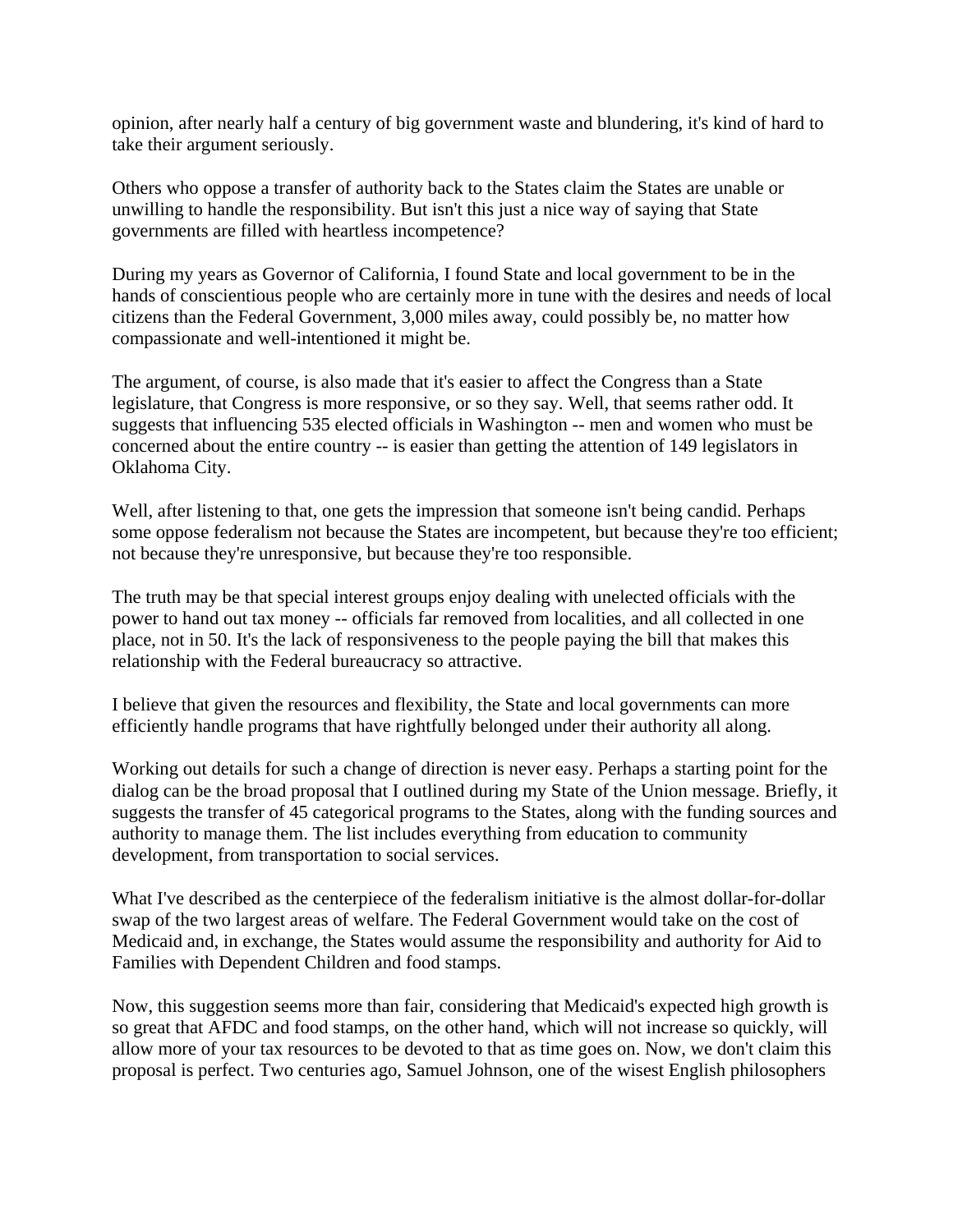of his day, observed that ``Nothing will ever be attempted if all possible objections must first be overcome.''

Our federalism plan is not airtight or infallible; it is designed to serve as a basis for discussion. We can certainly work out the details and meet the concerns that you may have here in Oklahoma. Already, I've met with a host of State and local officials, and much to the pundits' surprise, our meetings have been frank and productive. Mayor Jim Inhofe of Tulsa has been especially supportive. I look forward to working with Jim and with other Oklahomans during this sorting-out process, so that what is finally submitted is not my plan but is, instead, our plan.

Those who sincerely doubt that States have the capability to reassume their rightful role often point to incidents of mistakes or corruption uncovered at the State level. Well, I suggest that such disclosures and subsequent corrections are evidence that the system is working. When all you're hearing is good news, that's the time you should start to worry and wonder.

Certainly, taking government further away from the people is no solution. Instead, we must tap the innovation and creativity of our people that is just waiting to be brought into play. I can think of few better States that demonstrate America's potential than Oklahoma.

Recently, when Federal funds were cut for a glass-enclosed botanical garden in Oklahoma City, private business rushed forward with more than \$5 million to complete the project. One of your Congressmen, Mickey Edwards, has told me about the Opportunities Industrialization Center, a former CETA program now generating private support in order to provide training for those who lack marketable skills.

That Oklahomans are willing to shoulder the cost of worthwhile programs is no surprise. Helping one another is instinctive in a frontier State. Your programs relating to the elderly, like the Foster Grandparents and the RSVP programs, are especially praiseworthy in this regard.

My friend from California, Bill Banowski, can't say enough good things about you folks. Recently you've raised almost \$65 million, mostly from the private sector, to be used for an energy center at the University of Oklahoma. Upon completion, it will make that university a world leader in energy-related study. Similarly, Oklahoma State University is known for its outstanding contributions to the science of agriculture. In these two areas of utmost importance to the well-being of America -- energy and agriculture -- Oklahoma is setting the pace.

There are those who claim the spirit that built America is dead. They suggest that the traditional values of family, of neighbor helping neighbor, of pride in work and country are things of the past. Well, let them look to Oklahoma.

I appreciate having this opportunity to speak with you during the 75th year of your statehood. And it's not true that I was in the original land rush. [Laughter] I don't get too many chances to be around someone or something that's older than I am. [Laughter]

Your parents and grandparents knew that statehood was something of which to be proud. They weren't satisfied with being a territory of the Federal Government, and I don't think that you are